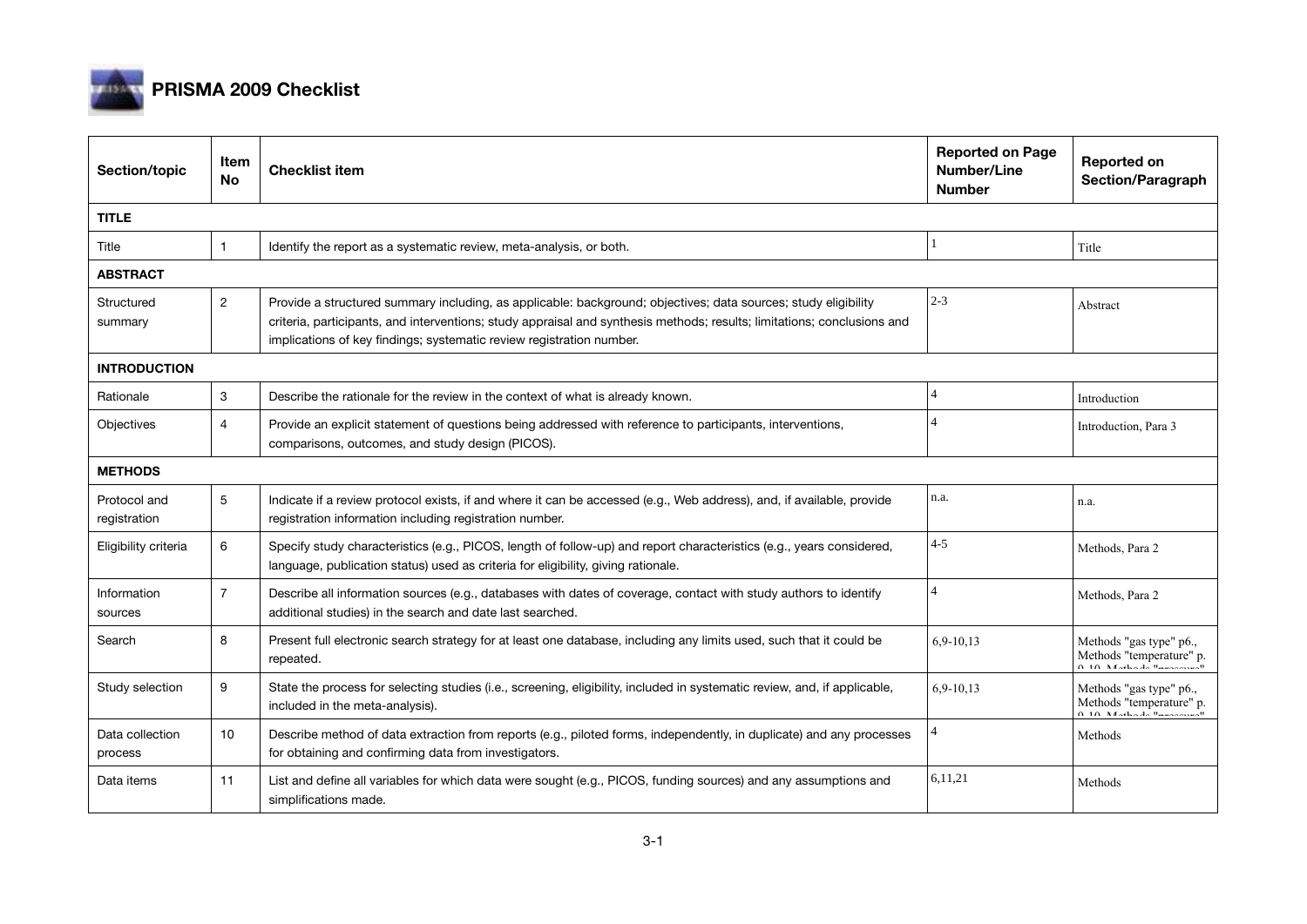| Risk of bias in<br>individual studies | 12 | Describe methods used for assessing risk of bias of individual studies (including specification of whether this was<br>done at the study or outcome level), and how this information is to be used in any data synthesis. | n.a.          | n.a.                                                                           |  |  |
|---------------------------------------|----|---------------------------------------------------------------------------------------------------------------------------------------------------------------------------------------------------------------------------|---------------|--------------------------------------------------------------------------------|--|--|
| Summary<br>measures                   | 13 | State the principal summary measures (e.g., risk ratio, difference in means).                                                                                                                                             | tables 1-3    | tables 1-3                                                                     |  |  |
| Synthesis of<br>results               | 14 | Describe the methods of handling data and combining results of studies, if done, including measures of consistency<br>(e.g., l <sup>2</sup> ) for each meta-analysis.                                                     | n.a.          | n.a.                                                                           |  |  |
| Risk of bias across<br>studies        | 15 | Specify any assessment of risk of bias that may affect the cumulative evidence (e.g., publication bias, selective<br>reporting within studies).                                                                           | n.a.          | n.a.                                                                           |  |  |
| Additional<br>analyses                | 16 | Describe methods of additional analyses (e.g., sensitivity or subgroup analyses, meta-regression), if done, indicating<br>which were pre-specified.                                                                       | n.a.          | n.a.                                                                           |  |  |
| <b>RESULTS</b>                        |    |                                                                                                                                                                                                                           |               |                                                                                |  |  |
| Study selection                       | 17 | Give numbers of studies screened, assessed for eligibility, and included in the review, with reasons for exclusions at<br>each stage, ideally with a flow diagram.                                                        | 7-8.11-13.21  | Results "gas type", Results<br>"temperature", Results                          |  |  |
| Study<br>characteristics              | 18 | For each study, present characteristics for which data were extracted (e.g., study size, PICOS, follow-up period) and<br>provide the citations.                                                                           | tables 1-3    | tables 1-3                                                                     |  |  |
| Risk of bias within<br>studies        | 19 | Present data on risk of bias of each study and, if available, any outcome level assessment (see item 12).                                                                                                                 | n.a.          | n.a.                                                                           |  |  |
| Results of<br>individual studies      | 20 | For all outcomes considered (benefits or harms), present, for each study: (a) simple summary data for each<br>intervention group (b) effect estimates and confidence intervals, ideally with a forest plot.               | n.a.          | n.a.                                                                           |  |  |
| Synthesis of<br>results               | 21 | Present results of each meta-analysis done, including confidence intervals and measures of consistency.                                                                                                                   | n.a.          | n.a.                                                                           |  |  |
| Risk of bias across<br>studies        | 22 | Present results of any assessment of risk of bias across studies (see Item 15).                                                                                                                                           | n.a.          | n.a.                                                                           |  |  |
| Additional analysis                   | 23 | Give results of additional analyses, if done (e.g., sensitivity or subgroup analyses, meta-regression [see Item 16]).                                                                                                     | n.a.          | n.a.                                                                           |  |  |
| <b>DISCUSSION</b>                     |    |                                                                                                                                                                                                                           |               |                                                                                |  |  |
| Summary of<br>evidence                | 24 | Summarize the main findings including the strength of evidence for each main outcome; consider their relevance to<br>key groups (e.g., healthcare providers, users, and policy makers).                                   | tables 1-3    | tables 1-3                                                                     |  |  |
| Limitations                           | 25 | Discuss limitations at study and outcome level (e.g., risk of bias), and at review-level (e.g., incomplete retrieval of<br>identified research, reporting bias).                                                          | 8,13-14,22-23 | Discussion "gas type",<br>Discussion "temperature",<br><b>Internation Base</b> |  |  |
| Conclusions                           | 26 | Provide a general interpretation of the results in the context of other evidence, and implications for future research.                                                                                                   | 28            | summary                                                                        |  |  |